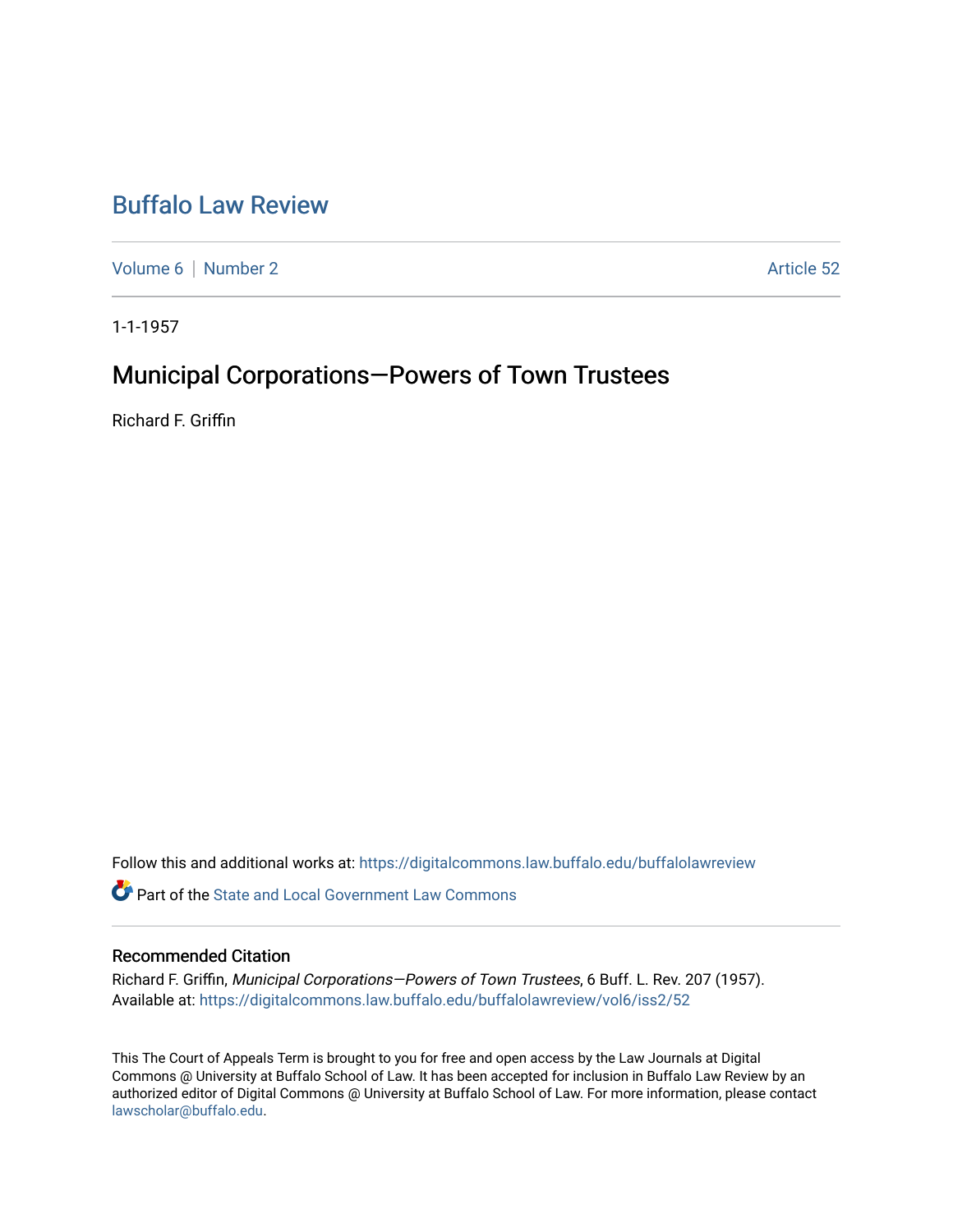#### Powers of Town Trustees

Section 64 of the New York Town Law<sup>14</sup> gives the Town Board the power to acquire and convey real property; and section **8115** provides that the Board shall upon petition submit at an election any proposition dealing with the acquisition of lands for a public parking place, a public playground, or which is concerned with the dredging of a waterway.

On May **15, 1951,** at a special town meeting of Huntington, Suffolk County, Long Island, the voters approved the action of their Board of Trustees in acquiring property for a beach, in making lease-purchase agreements for parking areas and recteation fields, and in entering into a contract for the sale of gravel and sand, by the dredging of the town's bay and harbor. These three projects were combined in "Proposition Number One". In *Knapp v. Fasbender,'6* the plaintiff-taxpayers had commenced an action seeking to have the proposition declared invalid for failure to comply with provisions of the Town Law<sup>17</sup> which prescribe that each proposition shall be separately numbered and stated and that the amount of any obligation to be incurred shall be stated. The plaintiffs had previously obtained a judgment<sup>18</sup> to the effect that the Trustees had no power to acquire the beach.

In a 4-3 decision the Court of Appeals affirmed Special Term's<sup>19</sup> dismissal of the complaint. The Court held that the Trustees, in the ekercise of their proprietary powers, could acquire property and enter into these contracts without the necessity of a resolution of the Town Board and approval by the voters. By basing its decision on this ground, the Court found it unnecessary to pass on the validity of "Proposition Number One" - other adoption was needless. The Court traced the Trustees' power back to the Constitution of 1777 which ratified the original grants from the Colonial Governors; pointed to decisions which recognized the Trustees<sup>20</sup> and their power to acquire<sup>21</sup> and dispose<sup>22</sup> of property; examined a 1952 local law<sup>23</sup> passed after the instant action was started and entided "an act to ratify and confirm the title of the

**17.** N. Y. TOWN LAW §§82, **223.** 18. *Knapp v. Fasbender,* 278 App. Div. 970, **105** N. Y. S. 2d 780 **(2d** Dep't 1951), *appeal withdrawn,* 303 N. Y. 803, 104 N. E. 2d 361 (1952). 19. *Knapp v. Fasbender,* 109 N. Y. S. 2d 294 (Sup. Ct. 1951), *aff'd rnem.,* 281

App. Div. 893, 120 N. Y. S. 2d 517 (2d Dep't 1953). *20. Trustees of Freeholders and Commonalty of Town of Southampton v. Jessup,* **162** N. Y. 122, 56 N. **E.** 538 (1900).

<sup>14.</sup> N. Y. TOWN LAW §64 (2). 15. N. Y. TOWN LAW §81 **(1)** (d), **(g). 16. 1 N.** Y. **2d** 212, 134 **N. E. 2d** 482 **(1956).**

<sup>21.</sup> *Town of Islip v. Estates of Havemeyer Point,* 224 N. Y. 449, 121 N. E.

<sup>21.</sup> Town of Islip v. Estates of Havemeyer Point, 224 N.Y. 449, 121 N.E.<br>351 (1918). 22. *Beers v. Hotchkiss,* 256 N. Y. 41, 175 **N.** E. 506 (1931).

<sup>23.</sup> N. Y. Sess. Laws 1252, c. 816.